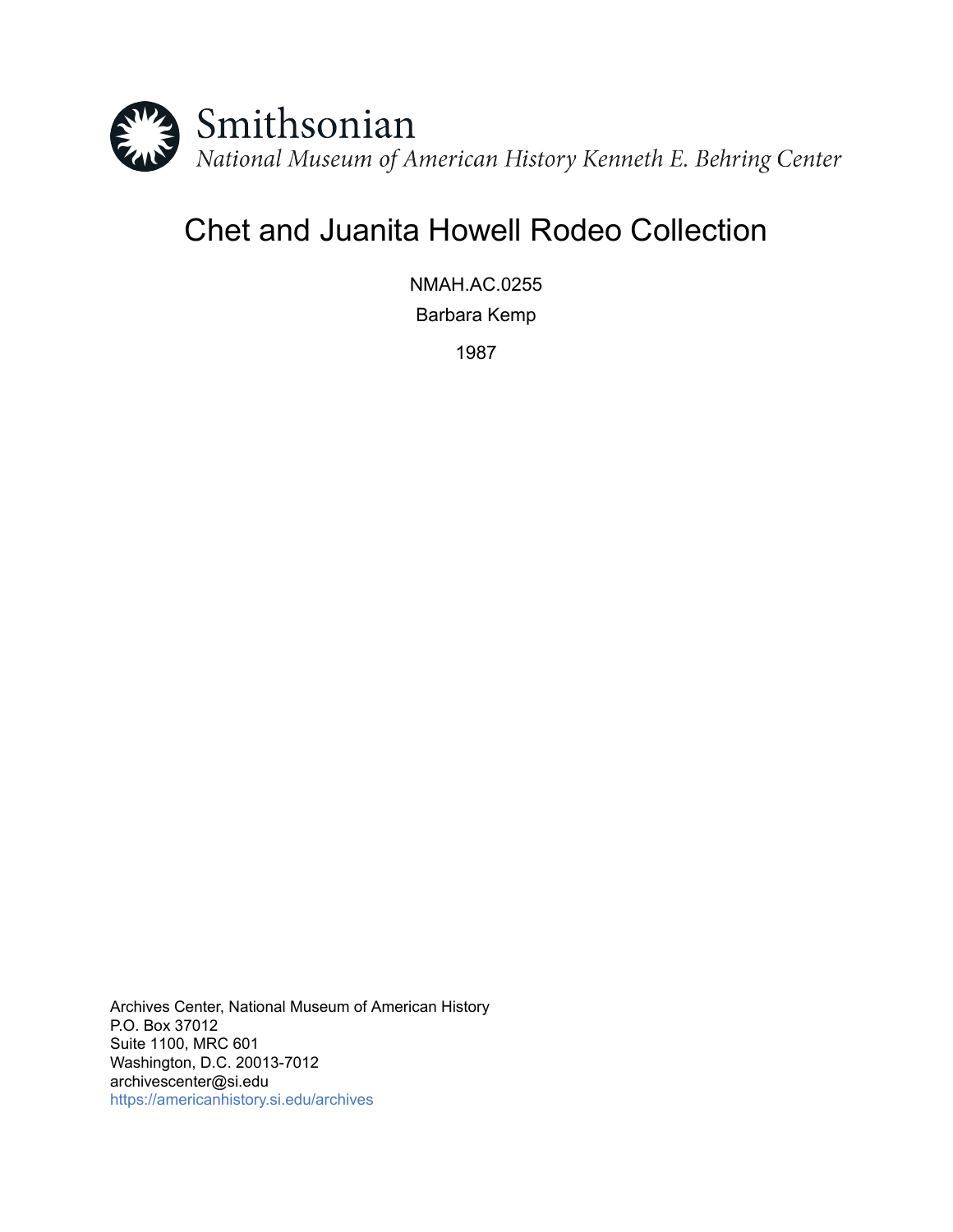## **Table of Contents**

<span id="page-1-0"></span>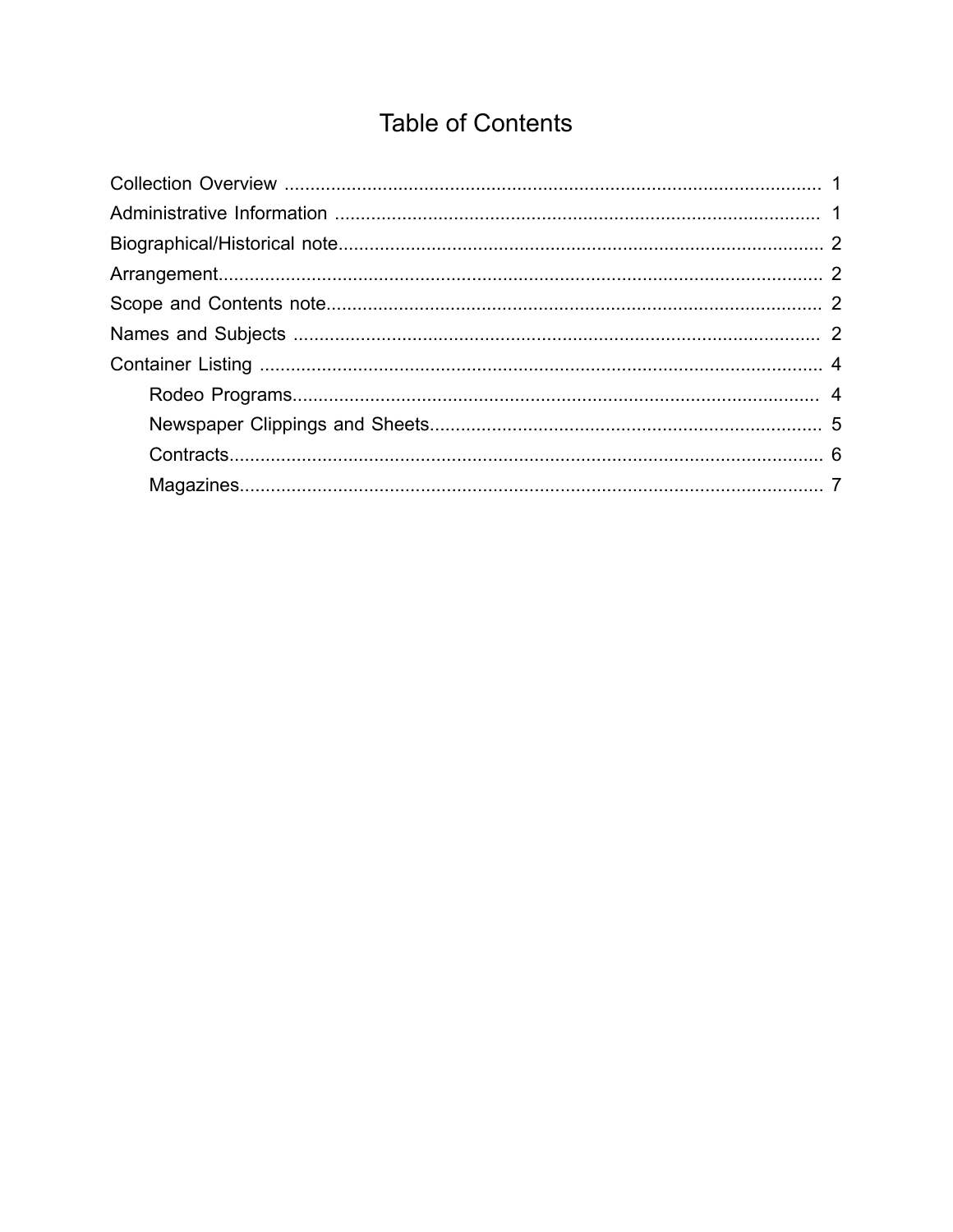### <span id="page-2-0"></span>**Collection Overview**

| <b>Repository:</b> | Archives Center, National Museum of American History                                                         |
|--------------------|--------------------------------------------------------------------------------------------------------------|
| Title:             | Chet and Juanita Howell Rodeo Collection                                                                     |
| Date:              | 1934-1958                                                                                                    |
| Identifier:        | NMAH.AC.0255                                                                                                 |
| Creator:           | Howell, Juanita<br>National Museum of American History (U.S.). Division of Community<br>Life<br>Howell, Chet |
| Extent:            | 1 Cubic foot (2 boxes)                                                                                       |
| Language:          | English.                                                                                                     |

### <span id="page-2-1"></span>**Administrative Information**

#### Immediate Source of Acquisiton

Collection donated by Juanita Howell, December 14, 1985.

#### **Provenance**

Manuscript portion transferred from the Division of Community Life (Department of Social and Cultural History, now Division of Cultural and Community Life) to the Archives Center, March 20, 1987.

#### Related Archival Materials

Related artifacts in the Division of Cultural and Community Life and at the Cowgirl Hall of Fame.

#### Processing Information

Collection processed by Barbara Kemp, 1987.

#### Preferred Citation

Chet and Juanita Howell Rodeo Collection, 1934-1958, Archives Center, National Museum of American History, Smithsonian Institution. Gift of Juanita Howell.

#### **Restrictions**

Collection is open for research.

#### Conditions Governing Use

Collection items available for reproduction, but the Archives Center makes no guarantees concerning copyright restrictions. Other intellectual property rights may apply. Archives Center cost-recovery and use fees may apply when requesting reproductions.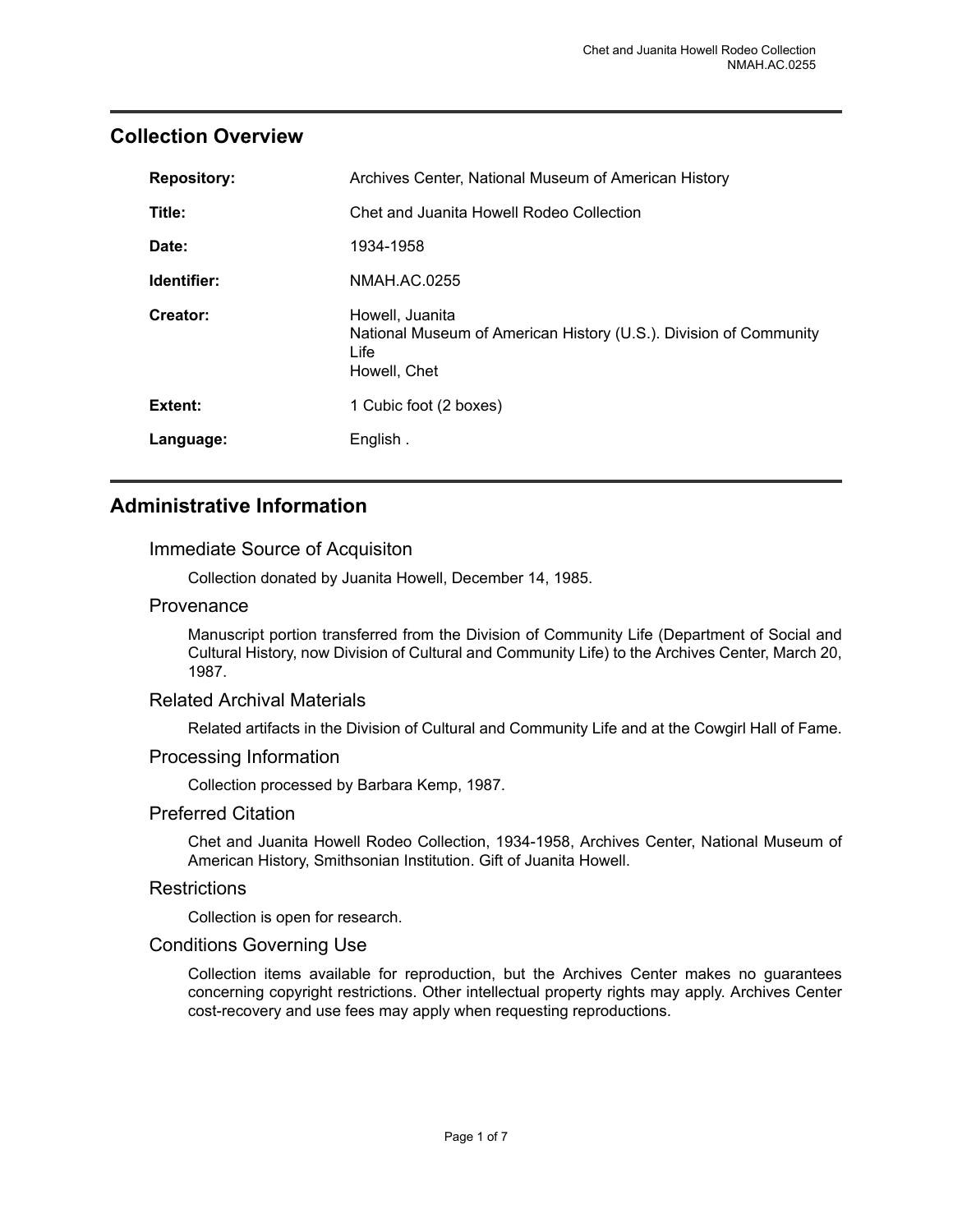## <span id="page-3-0"></span>**Biographical Note**

Chet and Juanita Howell were trick riders and ropers who played many of the rodeos and fairs throughout the country in the 1930s until the latter 1950s. They averaged thirty shows per year, with most of their performances being in the western and southwestern United States.

Chet was born in San Jose, California, where he learned to ride broncs and bulls and to do trick riding and roping. He doubled for Gene Autrey in "Oh Susanna" and worked in other movies. During the spring of 1935 he performed his act in Yokohama, Japan. Juanita Howell started with the King Brothers rodeo and Wild West in 1931. In 1933 she won a championship trophy as a steer rider. Juanita and Chet were married on horseback in August of 1936 in Centralia, Washington.

Chet was drafted in 1943 and served in the South Pacific. Juanita worked in Ogden, Utah, during World War II, in the quartermaster depot, first in the teletype office and then doing guard duty mounted on horseback. After World War II, Chet continued with the rodeo. In the 1950's, the Howells settled in Phoenix, Arizona, where he worked in manufacturing for five years. His last job before he passed away in 1973 was with the post office. Juanita Howell, born in 1910, is still living in their retirement home.

### <span id="page-3-2"></span>**Scope and Contents**

Mostly newspaper publicity and rodeo programs. 67 full- and half-page sheets from mostly small-town papers, with predominantly local news. The programs for performances at fairs sometimes include agricultural information, what was being judged, and the cash prize amounts. Most of the programs contain advertisements for small-town services and products. A description of the sponsors indicate close community-business relationships. Some shows were near Indian reservations and Native Americans took part in the shows.

Most of the material consists of newspaper publicity and rodeo programs. There are 67 full and half page sheets from newspapers, mostly from small towns with local news predominating. The programs for performances at fairs sometimes include agricultural information, what was being judged, and the cash prize amounts. Most of the programs contain advertisements for small town services and products. A description of the sponsors indicate close community business relationships. Some of the shows were near Indian reservations and Native Americans took part in the shows.

## <span id="page-3-1"></span>**Arrangement**

Divided into 4 series: 1) Rodeo Programs; 2) Newspaper clippings and newspaper sheets; 3) Contracts; 4) Magazines. Arranged chronologically by type of material.

### <span id="page-3-3"></span>Names and Subject Terms

This collection is indexed in the online catalog of the Smithsonian Institution under the following terms:

Subjects:

Agriculture -- Western states (U.S.) Fairs Rodeo performers Rodeos Trick riding Women in rodeos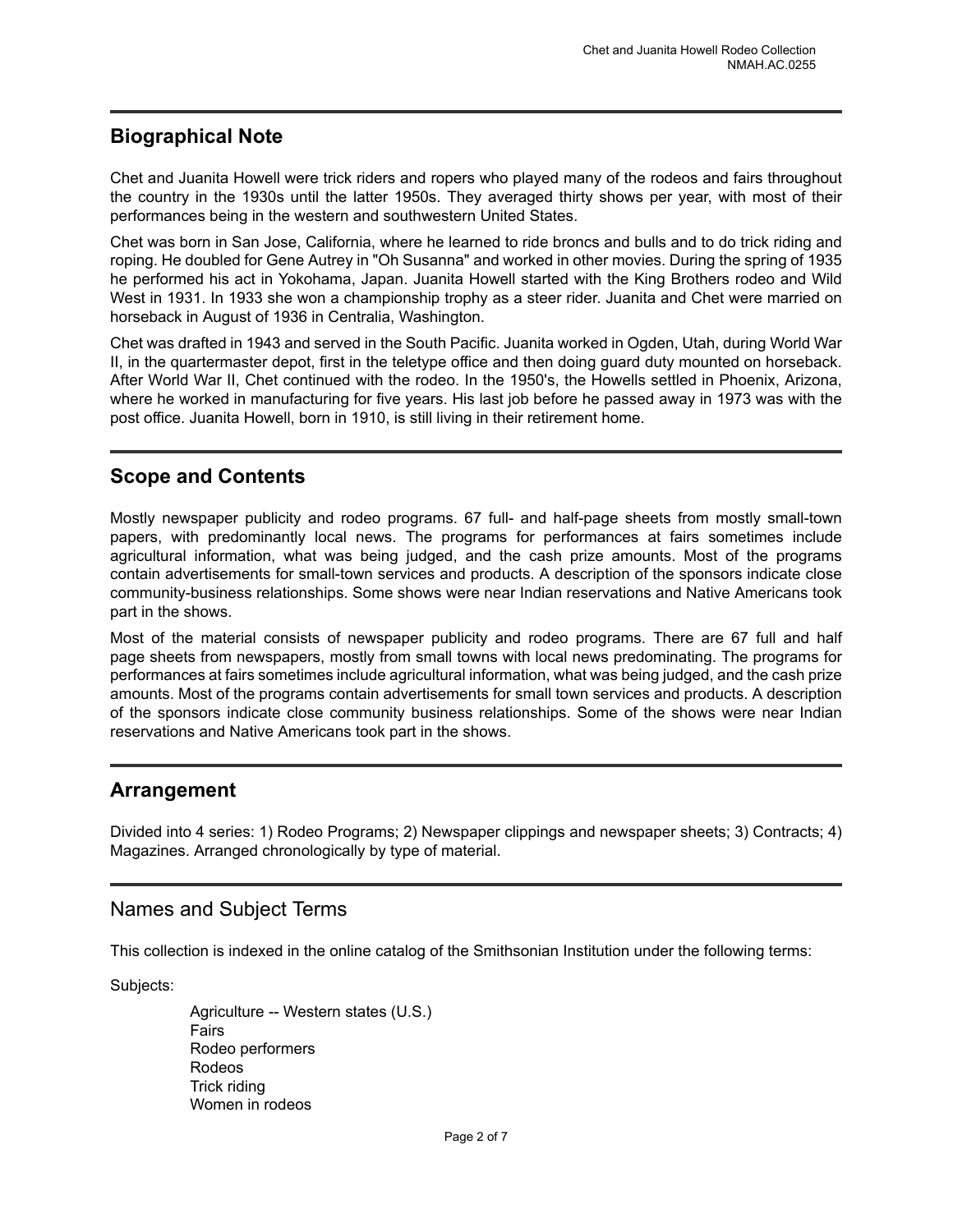Types of Materials:

**Contracts** Programs -- 1930-2000 Scrapbooks -- 20th century

Places:

Southwestern States Western states (U.S.)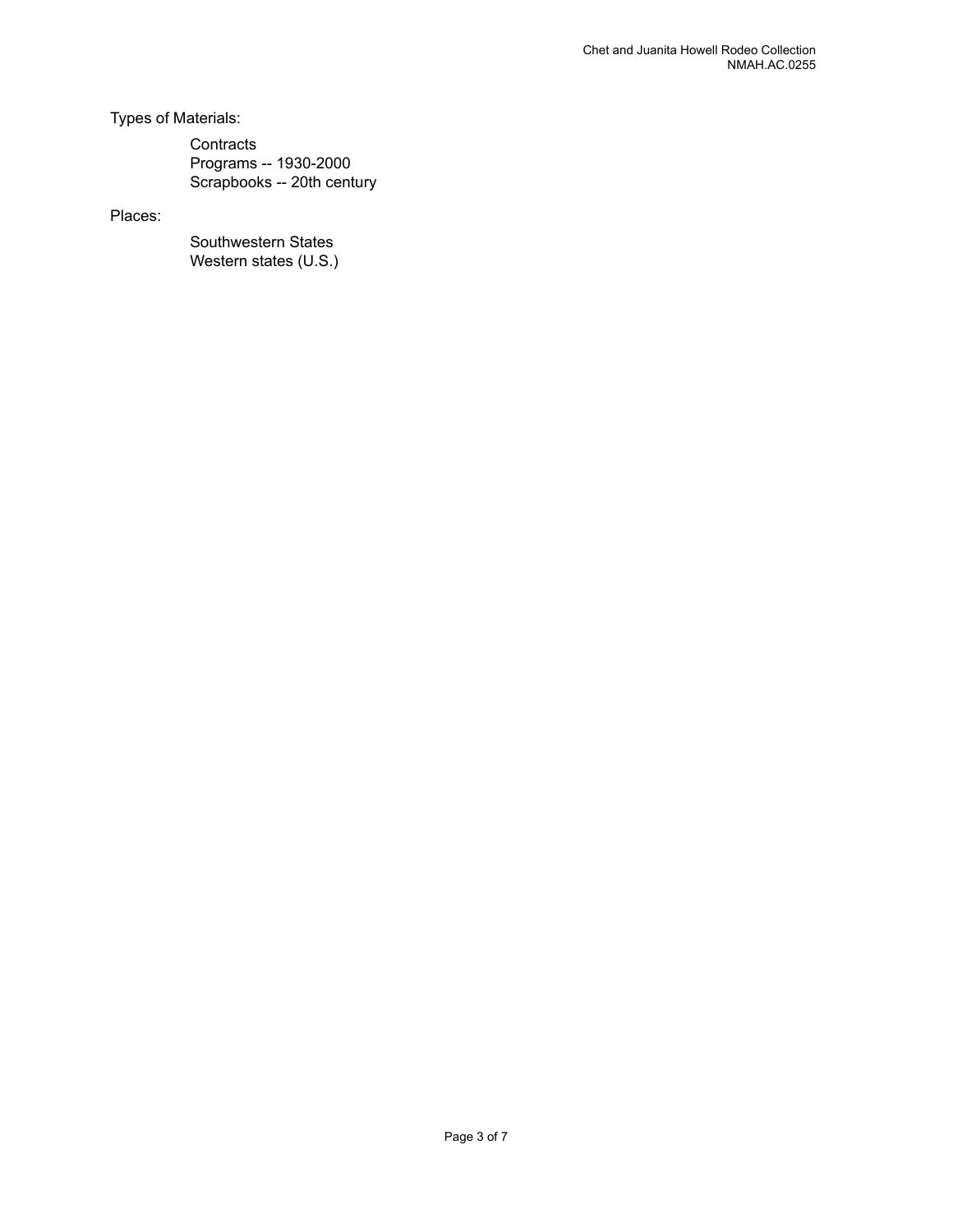## <span id="page-5-0"></span>**Container Listing**

## <span id="page-5-1"></span>Rodeo Programs

| Box 1, Folder 2 | Rodeo Programs, 1951-1956 |
|-----------------|---------------------------|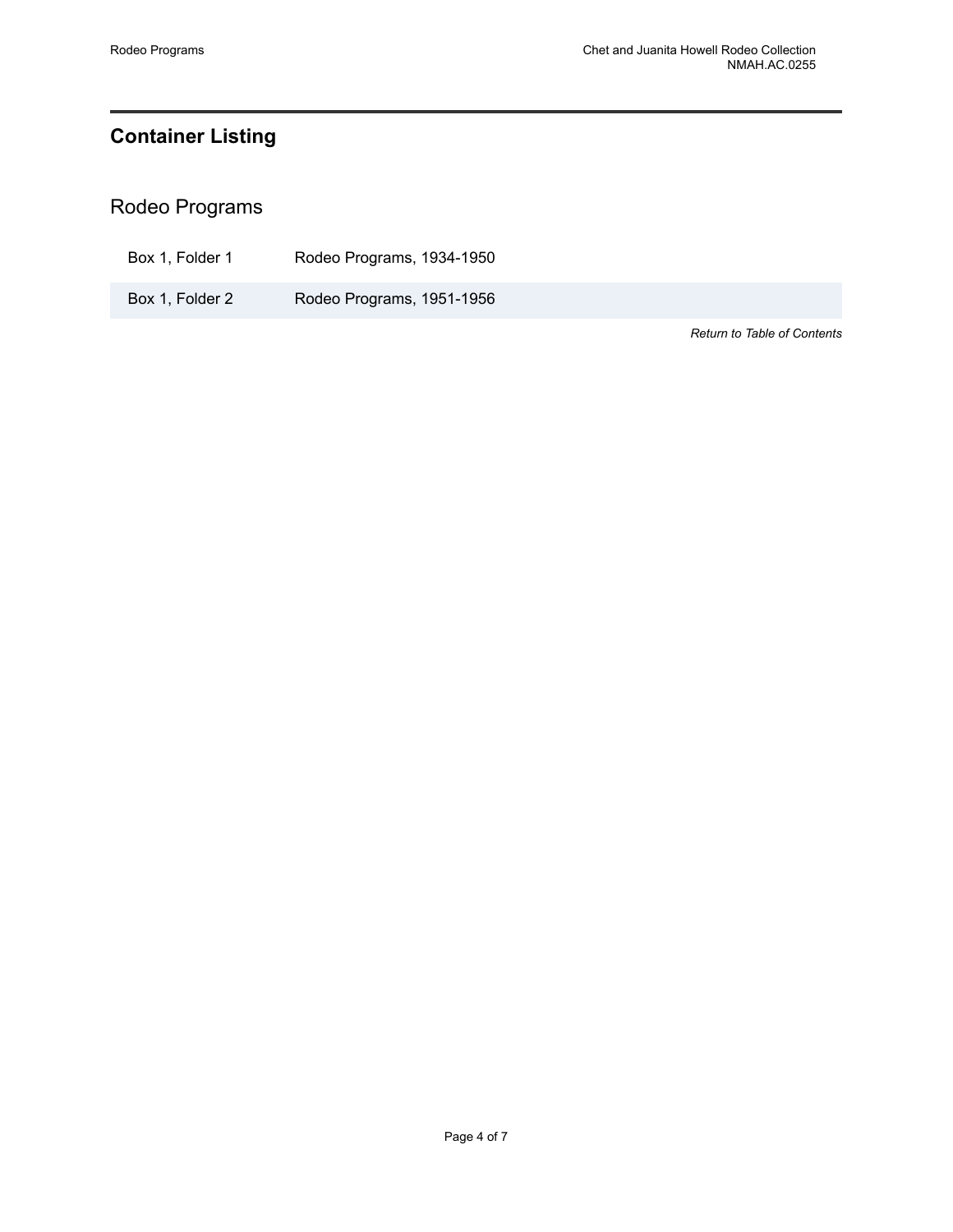## <span id="page-6-0"></span>Newspaper Clippings and Sheets

Box 1, Folder 3 Newspaper Clippings, 1932-1951; undated

Box 2 Newspaper Sheets, 1934-1952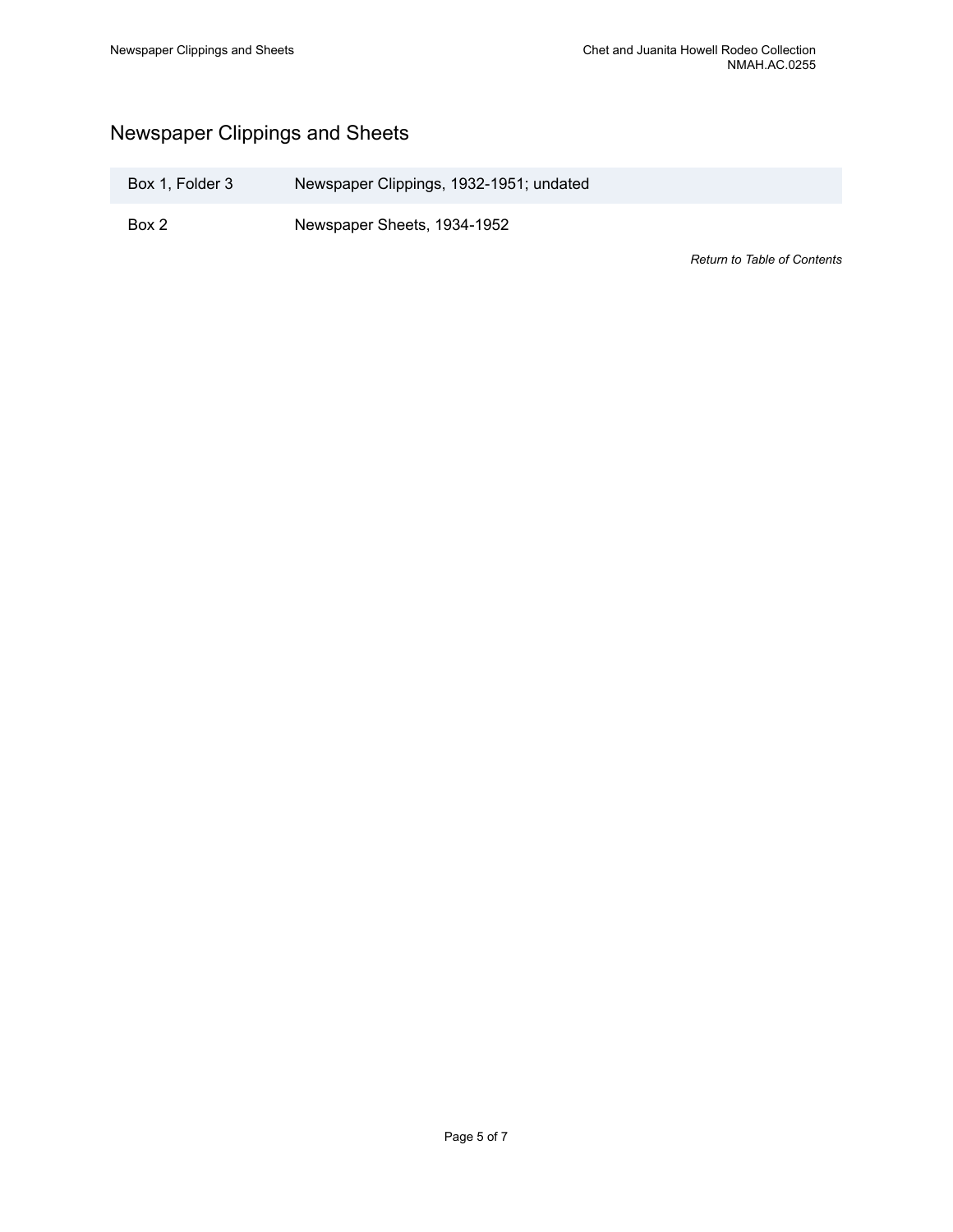## <span id="page-7-0"></span>**Contracts**

Box 1, Folder 3 Contracts, 1953